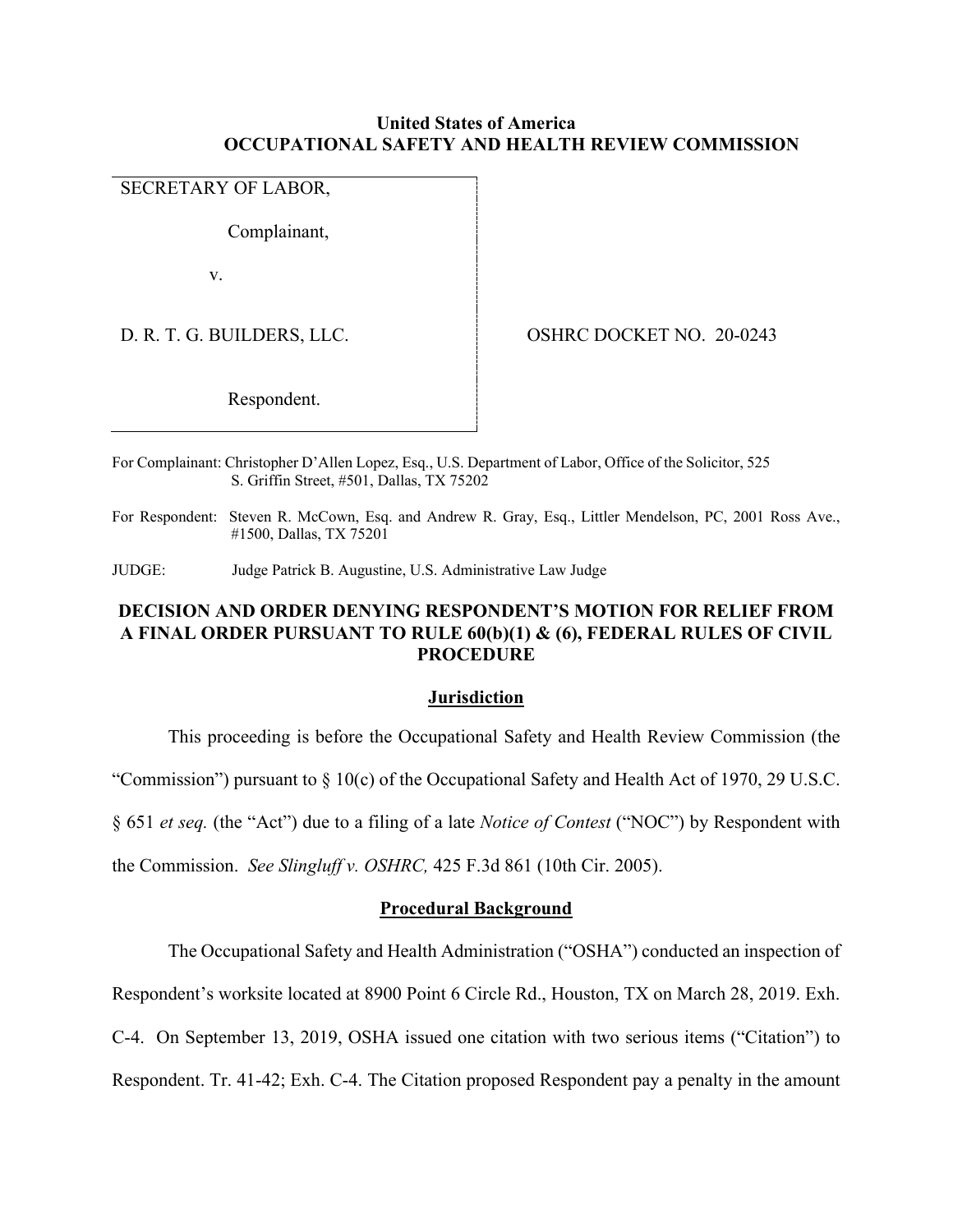of \$10,608.00. Exh. C-4. OSHA mailed the Citation to Respondent via United States Postal Service ("USPS") certified mail on September 13, 2019. Exh. C-4, C-12. The Citation was sent to the business address provided during the inspection located at 3206 Turner Drive, Houston, Texas 77093. Tr. 47-48; Exh. C-4, C-11. The certified mail was deemed unclaimed by USPS as an unsuccessful attempt at delivery was made on September 16, 2019. Tr. 44; Exh. C-4. OSHA then sent the Citation package to the same business address by certified United Parcel Service ("UPS") on September 23, 2019 and it was delivered on September 24, 2019. Tr. 45-46; Exh. C-4. According to the UPS tracking history, the package was delivered to the front door of Respondent's business address. Tr. 47-48; Exh. C-4. Respondent's business address is a residential address. Exh. C-21, p. 7.

The Citation informed Respondent of its right to contest the citations<sup>[1](#page-1-0)</sup> and stated, in part:

# **Right to Contest: …**

Unless you inform the area director in writing that you intend to contest the citation(s) and/or proposed penalty(ies) within 15 working days after receipt, the citation(s) and the proposed penalty(ies) will become a final order of the Occupational Safety and Health Review Commission and may not be reviewed by any court or agency.

Exh. C-4.

On October 1, 2019, OSHA sent out a next of kin letter, which contained the Citation, to Israel Rodriquez at 3301 Turner Dr., Houston, TX. Tr. 59-62; Exh. C-14. Upon receipt, the Citation in the next of kin letter was forwarded to Respondent's counsel.

On October 17, 2019, an OSHA representative spoke with Jose Padron, Respondent's

owner and registered agent, regarding the required abatement certificate and documentation. Tr.

<span id="page-1-0"></span><sup>&</sup>lt;sup>1</sup> The Secretary of Labor has prescribed requirements for an employer to timely make a notice of contest. The employer contest must be made in writing. 29 C.F.R. § 1903.17(a). *See Sec'y of Labor . Barretto Granite Corp*., 830 F.2d 396, 398 (1st Cir. 1987) (per curiam).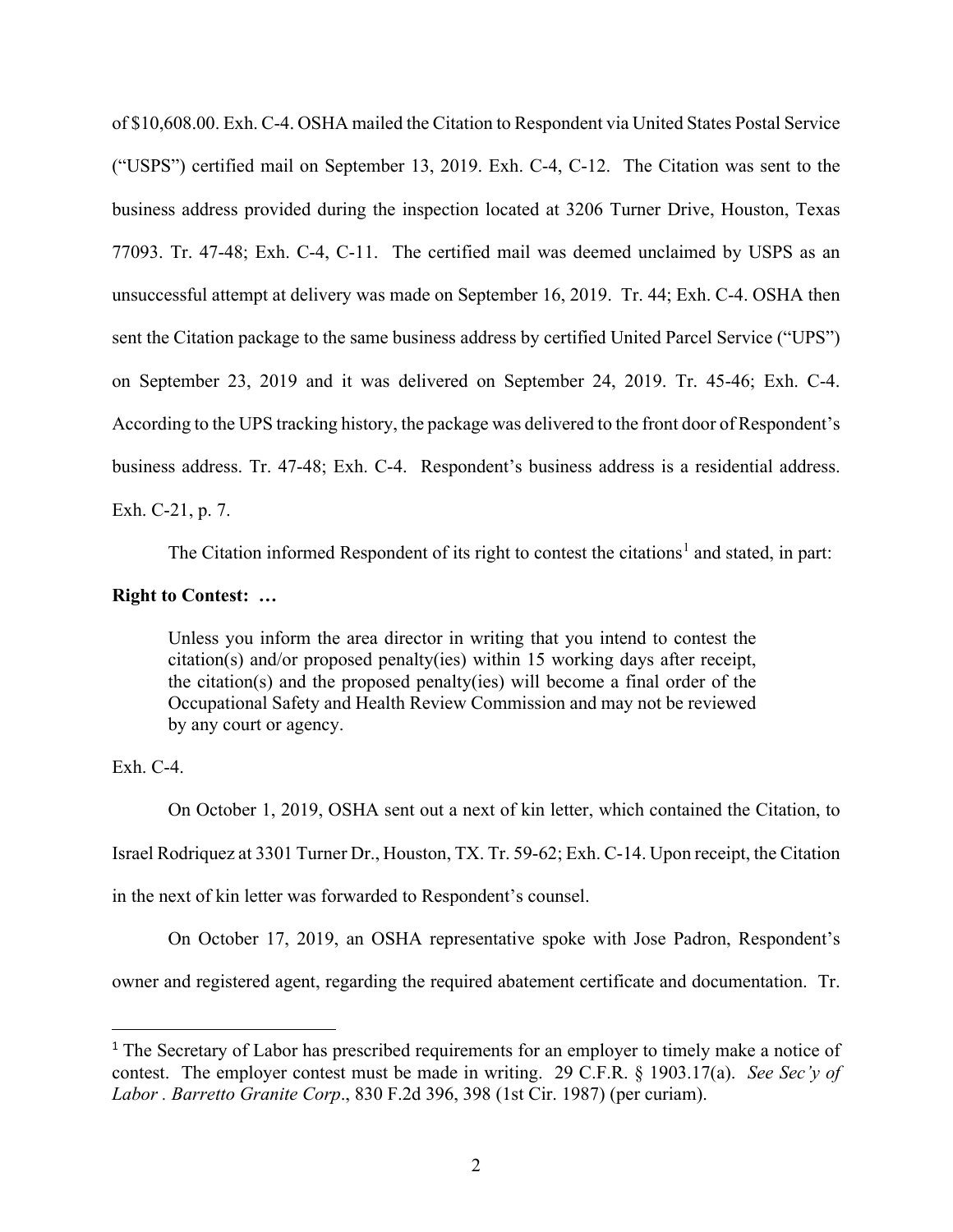102; Exh. C-12. OSHA then followed-up the conversation with a letter to Mr. Padron giving Respondent an additional seven days to provide the abatement certification and documentation. Tr. 102; Exh. C-13. Respondent failed to provide the required abatement certificate. On October [2](#page-2-0)5, 2019, OSHA issued an additional citation<sup>2</sup> (Citation 2, Item 1 and 2) for failure to provide verification of abatement of the underlying Citation ("Abatement Citation"). Tr. 55.

On November 5, 2019, OSHA received Respondent's Notice of Contest ("NOC") via FAX from Respondent's counsel. Tr. 53; Exh. C-2. On November 6, 2019, OSHA sent a written response to Respondent's counsel explaining Respondent had failed to timely file its NOC as to the Citation. OSHA also informed Respondent's counsel the NOC would be considered timely as to the Abatement Citation. Tr. 53-54; Exh. C-3. OSHA also explained Respondent's late NOC would have to be filed with the Commission for a decision to grant relief to reopen the Citation for a determination on the merits. Tr. 57-59; Exh. C-3.

More than three months later, on February 10, 2020, Respondent filed its *Motion for Relief From a Final Order Pursuant to Rule 60(b)(1) & (6), Federal Rules of Civil Procedure[3](#page-2-1)* ("Motion") with the Commission. By filing its Motion, Respondent has requested relief from the operation of § 10(c) of the Act. Fed. R. Civ. P. 60(b) states "[o]n motion and just terms, the court may relieve a party or its legal representative from a final judgment, order, or proceeding . . . ." Fed. R. Civ. P. 60(b)("Rule 60(b)"). The rule lists the reasons that would provide a sufficient basis for granting the relief requested. *Id*. Rule 60(b)(1) states that "mistake, inadvertence, surprise, or

<span id="page-2-0"></span><sup>&</sup>lt;sup>2</sup> Citation 2, Items 1 and 2 have been docketed before the Commission under OSHRC Docket 19-1772 and which is assigned to the undersigned. That citation is not at issue in this proceeding.

<span id="page-2-1"></span><sup>&</sup>lt;sup>3</sup> The Federal Rules of Civil Procedure ("Fed. R. Civ. P.") are made applicable to Commission proceedings by Commission Rule 2(b), 29 C.F.R. § 2200.2(b).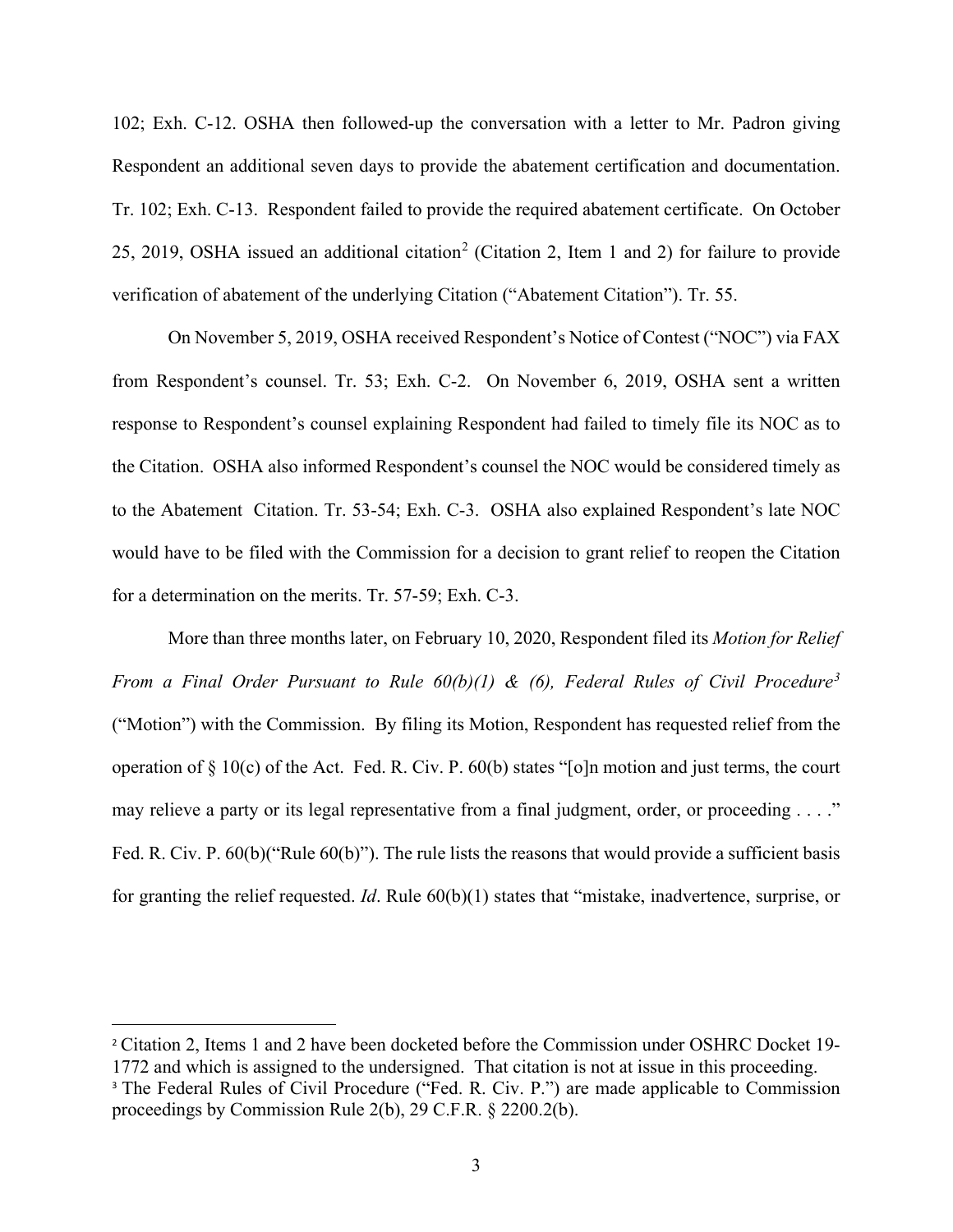excusable neglect" constitute sufficient bases upon which Rule 60(b)(1) relief can be granted. *Id*. Rule 60(b)(6) states relief can be granted for "any other reason that justice requires." *Id*.

In its Motion, Respondent contends Respondent was never properly served with the Citation since Respondent never received the USPS certified mail and the UPS service by leaving it on the doorstep of the business address provided during the inspection is not authorized by law or any regulation applicable to the service of citations. *See* Motion, p. 2.

On March 5, 2020, Complainant filed his *Opposition to Relief Under Rule 60(b)* ("Response"). Complainant seeks affirmance of the Citation and the proposed penalty because Respondent failed to file a timely NOC and has demonstrated neither "excusable neglect" pursuant to Rule 60(b)(1) nor has a meritorious defense and failure to timely file a NOC was within Respondent's sole control. Complainant contends Respondent has failed to establish mistake, inadvertence, surprise, or excusable neglect. *See* Response, pp.4-7.

#### **Hearing Held**

The Court held a hearing on July 29, 2020 to obtain testimony from witnesses. Complainant called Joann Figueroa, David Squires and James Jacob. Respondent called no witnesses but did cross exam each of Complainant's witnesses.

## **Determination of Subject Matter Jurisdiction**

 Subject matter jurisdiction is required for the Court to have jurisdiction to hear this disputed matter. While neither party raised the issue of the Court lacking subject matter jurisdiction, lack of subject matter jurisdiction may be raised at any stage in the proceeding – even by the Court itself. *See* Fed. R. Civ. P. 12(h)(3). While the Court is mindful the Commission has permitted Rule  $60(b)$  to be used as the basis of relief for the late filing of a notice of contest<sup>[4](#page-3-0)</sup>, the Court is

<span id="page-3-0"></span><sup>4</sup> *See Branciforte Builders*, 9 BNA OSHC 2113 (No. 80-1920, 1981).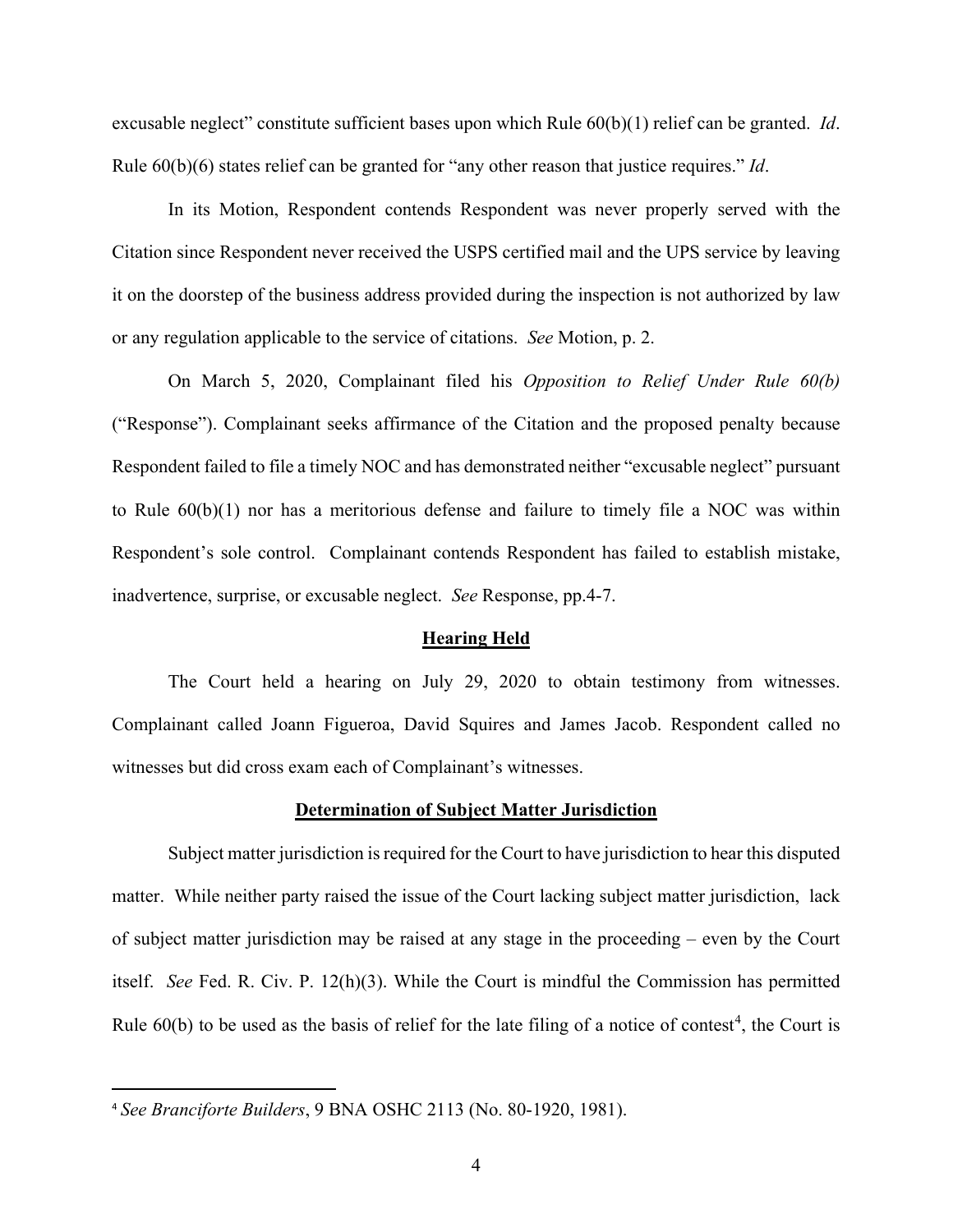also aware the Fifth Circuit, to which this case can be appealed, has raised the issue in a recent footnote in a case which it issued in 2019.<sup>[5](#page-4-0)</sup> The Court is aware it is required to follow Commission caselaw. *Gulf & W. Food Prods. Co.*, 4 BNA OSHC 1436, 1439 (No. 6804, 1976) (consolidated) ("[T]he orderly administration of [the OSH Act] requires that the Commission's administrative law judges follow precedents established by the Commission.") However, where the Supreme Court has issued decisions after the Commission has issued a holding, the Administrative Law Judge is no longer required to follow Commission case law if the intervening decision conflicts with Commission precedent. In the federal system, the decision of a lower court may no longer be valid based on an intervening Supreme Court or Court of Appeals decision. *Lawrence v. Texas*, 539 U.S. 558, 577 (2003).

On April 20, 2020, the Court issued an *Order Pursuant to Commission Rule 39* to the parties to brief the issues of whether the language in  $\S$  10(a) of the Act is jurisdictional and if jurisdictional whether *Branciforte* is still good law due to the Supreme Court's decision in *Hamer v. Neighborhood Hous. Servs. of Chicago*, 583 U.S. \_\_\_\_\_, 138 S. Ct. 13 (2017). Both parties submitted briefs on the issues posed in the Court's Order.

## The Statutory Language set forth at 29 U.S.C. § 659(a) is not Jurisdictional in Nature

A. Supreme Court Cases.

Under *Hamer,* the Supreme Court held if language in a statute is jurisdictional in nature, that ends the inquiry and parties must meet the timeframes for taking actions as set forth in the statute. *Id.*

<span id="page-4-0"></span><sup>5</sup> *See Coleman Hammons Constr. Co.*, 942 F.3d 279, 282 n.1 (5th Cir. 2019) (assuming "that Rule 60(b) applies because the parties do not contest its applicability").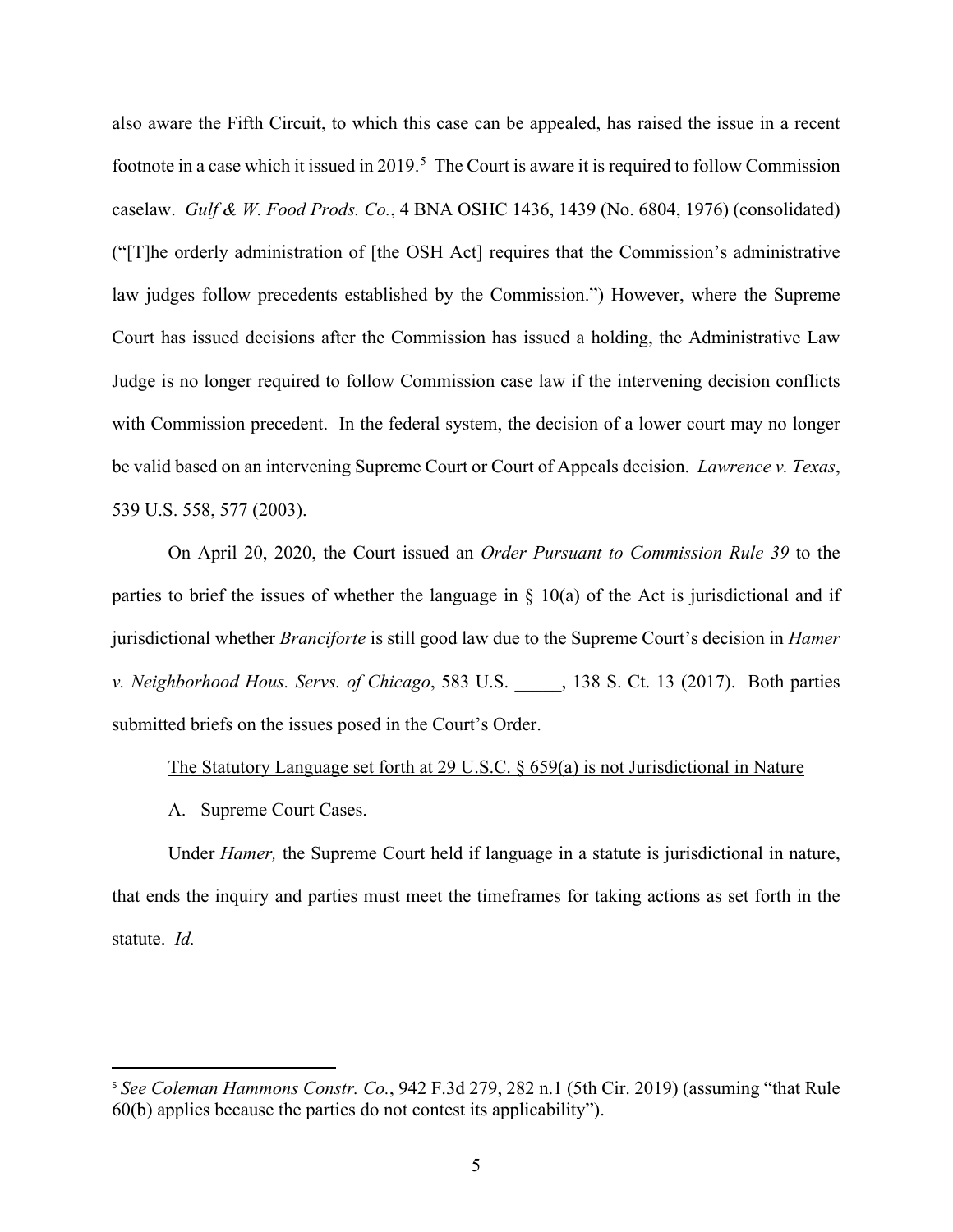The Supreme Court has issued numerous decisions in recent years seeking to clarify the term "jurisdictional." While it is clear the Commission has issued decisions authorizing Rule 60(b) relief being available to an employer who has failed to timely file a notice of contest, the cases have turned on the Commission's determination of the intent of Congress in adopting such language. *See Branciforte Builders, Inc.*, 9 OSHC BNA at 2113. *See also Jackson Assocs. of Nassau*, 16 BNA 1261 (No. 91-0438, 1993); *Craig Mechanical Inc.*, 16 BNA OSHC 1763 (No. 92-372, 1994), *aff'd without opinion*, 55 F.3d 633 (5th Cir. 1995); *NW Conduit Corp*., 18 OSHC BNA 2072 (No. 97-851, 2000); *Villa Marina Yacht Harbor*, 19 OSHC BNA 2185, n.2 (No. 01- 0830, 2003); J Clark Framing, 21 OSHC BNA 2216 (No. 06-2049, 2007); *Mission Constructors, Inc*., 21 OSHC BNA 2219 (No. 06-2050, 2007); *Stoltzfus Welding & Rentals, LLC.*, 24 OSHC BNA 1841 (No. 13-0471, 2013); *J & M Miller Constr., LLC.*, 26 OSHC BNA 1242 (Nos. 14-1765 & 14-1860, 2016); *Frame Q, LLC*, 2018 OSHC BNA CCH 33653 (No. 16-2018).

None of the Commission cases have addressed the issue raised in some recent Supreme Court cases which have accessed whether such language - as appears in  $\S$  10(a) of the Act - is considered a "claims-processing rule," which is considered non-jurisdictional or whether the language is other than a "claims-processing rule" which could result in a jurisdictional finding and possibly question the long line of cases referenced above. *Henderson v. Shinseki*, 562 U.S. 428, 435 (2011). Thus, the Court's analysis will be limited to whether the  $\S$  10(a) language is a "claims" processing rule."

Claims processing rules "are rules that seek to promote the orderly progress of litigation by requiring the parties to take certain procedural steps at certain specified times. *Id*. (citations omitted). Such rules should only be treated as jurisdictional where there is a "clear indication" that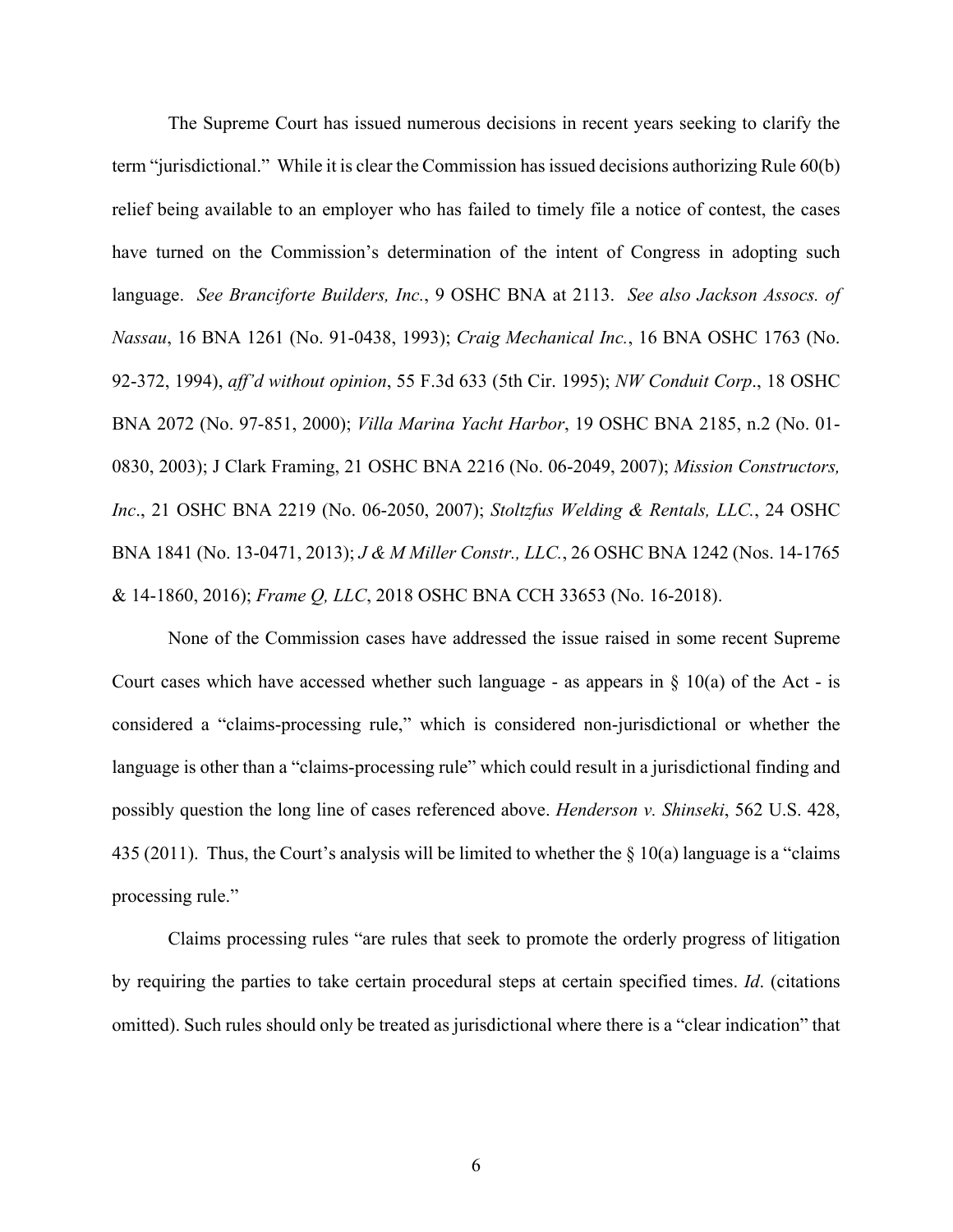Congress intended the rule to be jurisdictional. *Id. See also Arbaugh v. Y & H Corp.*, 546 U. S. 500, 516 (2013).

The Court notes the placement of  $\S 10(a)$  of the Act. It is not contained in a section which addresses jurisdiction. The language is in a section called "Procedures for Enforcement." *See* 29 U.S.C. § 659(a). *Also see Henderson*, 562 U.S. at 439 ("Congress placed §7266, numbered § 4066 in the enacting of the legislation, in a subchapter entitled 'Procedure.' The placement suggests Congress regarded the 120-day limit as a claim-processing rule."). In contrast,  $\S$  11 of the Act, entitled "Judicial Review" specifically discusses certain aspects of jurisdiction under the Act. *See* 29 U.S.C. § 660(c).

In addition, if the language in  $\S$  10(a) were to be read as a jurisdictional limitation, it would conflict with § 12(g) incorporation of Fed. R. Civ. P. Rule 60. *See Marshall v. Monroe & Sons, Inc.*, 615 F.2d 1156, 1159 (6th Cir. 1980) ("The statutory language providing for the finality of OSHRC orders does not conflict with the application of Rule 60(b), but rather is consistent with the application of that rule.") "While perhaps clear in theory, the distinction between jurisdictional conditions and claims processing rules – including this Court – have sometimes mischaracterized claims processing rules or elements of a cause of action as jurisdictional limitations…" *Reed Elservier, Inc. v. Muchnick*, 559 U. S. 154, 161 (2009).

 While the Supreme Court has not directly confronted the jurisdiction question in the context of §10(a) of the Act, it has characterized an array of mandatory time prescriptions for procedural steps in judicial or agency forums as non-jurisdictional claims processing rules. *See e.g. Fort Bend Cty., Texas v. Davis*, --- U.S. ---, 139 S.Ct. 1843, 1851 (2019) (Title VII's 180 EEOC charge-filing requirement); *Hamer*, 138 S.Ct. at 17 (Federal Rule of Appellate Procedure 4(a)(5)(C)'s 30 day limitation of time to file a notice of appeal); *Musacchio v. United States*, 136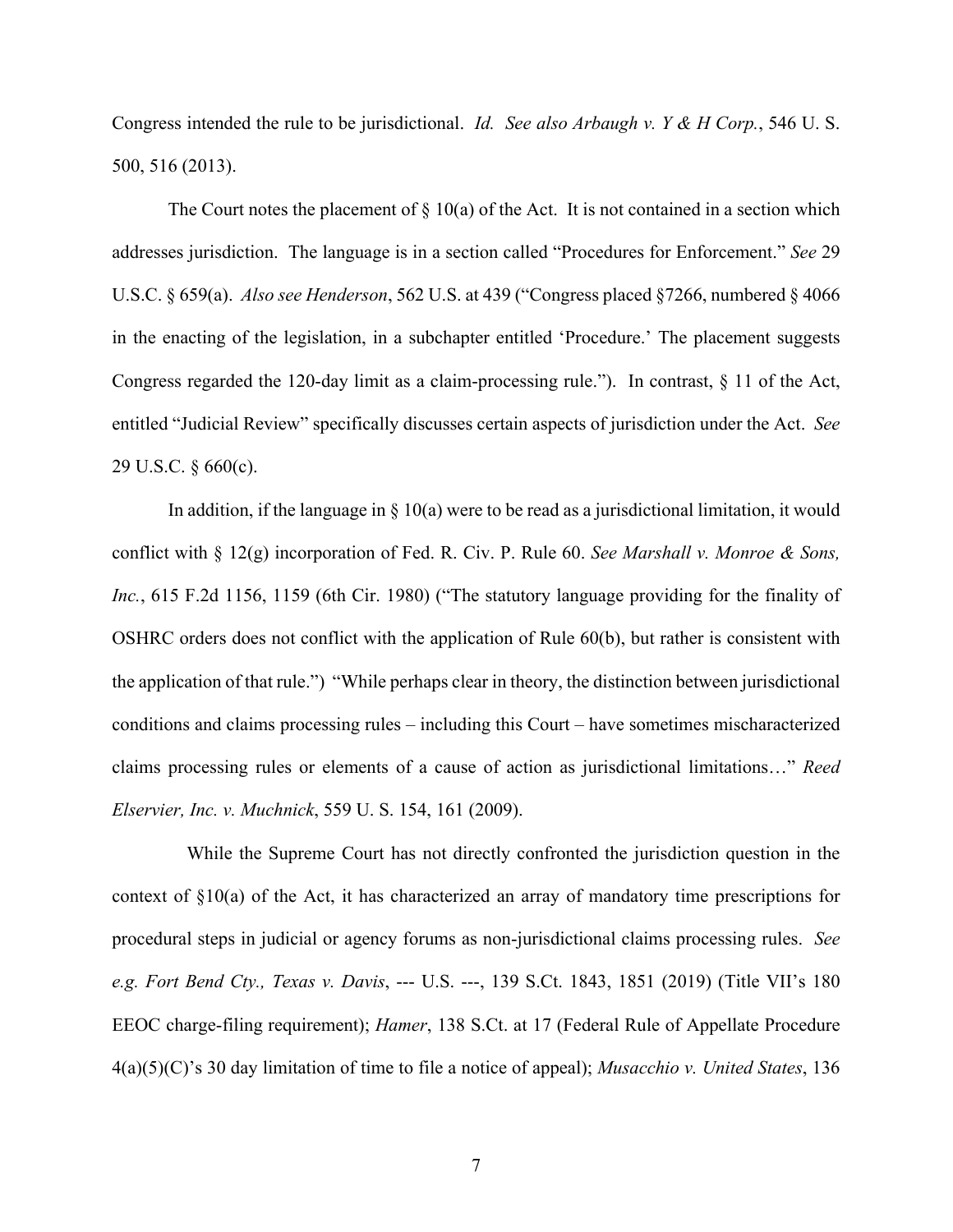S.Ct. 709, 716-17 (2016) (five year criminal statute of limitation); *United States v. Kwai Fun Wong,* 757 U.S. 402, 409 (2015) (two-step requirement of tort claim against the United States or claim. is "forever barred"); *Sebelius v. Auburn Reg'l Med. Ctr*., 568 U.S. 145, 148 (2013) (Health care provider's 180 day filing requirement for administrative appeal for federal benefits); *Eberhart v. United States*, 546 U.S. 12, l3 (2005) (Federal Rules of Criminal Procedure 33(a)'s 7 day limitation on motion for a new trial); *Scarborough v. Principi*, 541 U.S. 401, 414 (2004) (Equal Access to Justice Act's 30 day-filing requirement for attorney fee application) and *Kontrick v. Ryan*, 540 U.S. 443, 447 (2004) (Chapter 7 bankruptcy time limit for creditor to file objection to discharge).

B. Fifth Circuit Court of Appeals Cases.

The Fifth Circuit has not directly addressed the issue. The Court is aware the Fifth Circuit has issued a decision under § 12(j) of the Act. *See Brennan v. OSHRC (S.J. Otinger Constr.)*, 502 F.2d 30, 34 (5th Cir. 1974) (holding that Commission could not use Rule 60(b) to extend 30-day period under  $\S 12(i)$  of the OSH Act for considering whether to grant discretionary review). The Court finds this case can be distinguished as it is in the section of the Act addressing discretionary review and when an administrative law judge decision becomes final. Also, § 12(j) does not have the language which is at issue as contain in  $\S$  10(a) of the Act.

The Court concludes recent Supreme Court decisions determining when language is jurisdictional and when it is considered claims processing does not abrogate *Branciforte Builder, Inc*. The Court finds the § 10(a) language to be claims processing in nature and therefore not jurisdictional. The Court's finding is consistent with Commission precedent since in examining the history of the Act and determining the intent of Congress the Commission has held that Rule 60(b) may be used as a vehicle to grant relief to an employer who files a late notice of contest.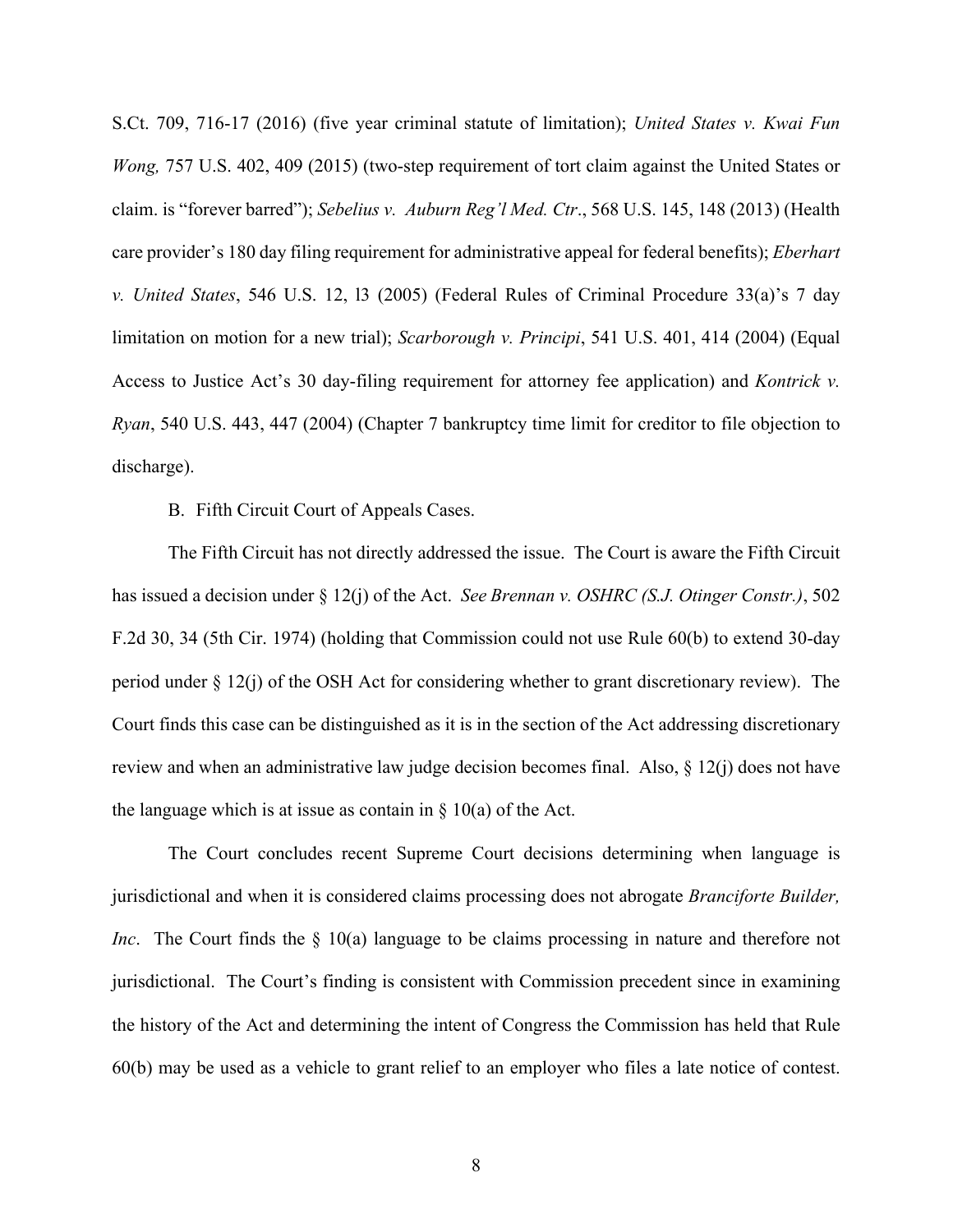Having determined the language in § 10 (a) is claims processing in nature, it does not act as a jurisdictional bar to applying Rule 60(b) relief which the Commission has held is available through its precedent.

### **Controlling Case Law under Rule 60(b)**

Upon receiving a citation, an employer has 15 working days within which it must file a NOC. *See §* 10(a) of the Act, 29 U.S.C. § 659(a). If the employer does not file a NOC within the specified time period, "the citation and the assessment, as proposed, shall be deemed a final order of the Commission and not subject to review by any court or agency." *Id*. An uncontested citation is generally unreviewable. *See Culver v. U.S. Dept. of Labor Occupational Safety & Health Administration*, 248 Fed. Appx. 403 (3rd Cir. 2007).

The Commission has recognized situations where the finality of  $\S$  10(a) of the Act, 29 U.S.C.  $\&$  659(a), does not preclude the Commission from hearing an employer's challenge to citations even when a timely NOC has not been filed. One instance is where the employer requests relief under Rule  $60(b)(1)$ . The Commission has held an employer may move under Rule  $60(b)(1)$ for permission to file a late NOC. *Branciforte Builders*, 9 BNA OSHC at 2113. The burden is on the employer to show sufficient basis for relief under the rule. *Id*. *See also Craig Mech. Inc.,* 16 BNA OSHC at 1764 (Respondent bears burden to establish basis for relief), *aff'd per curiam* 553 F.3d 633 (5th Cir. 1995)(unpublished).

An employer who has filed an untimely NOC may be granted relief under Rule  $60(b)(1)$ in certain circumstances. *George Harms Constr. Co. v. Chao*, 371 F.3d 156 (3d Cir. 2004). A late filing may be excused under Rule  $60(b)(1)$  if the final order was entered because of "mistake, inadvertence, surprise or excusable neglect." *Id* at 163 (Commission "has jurisdiction to entertain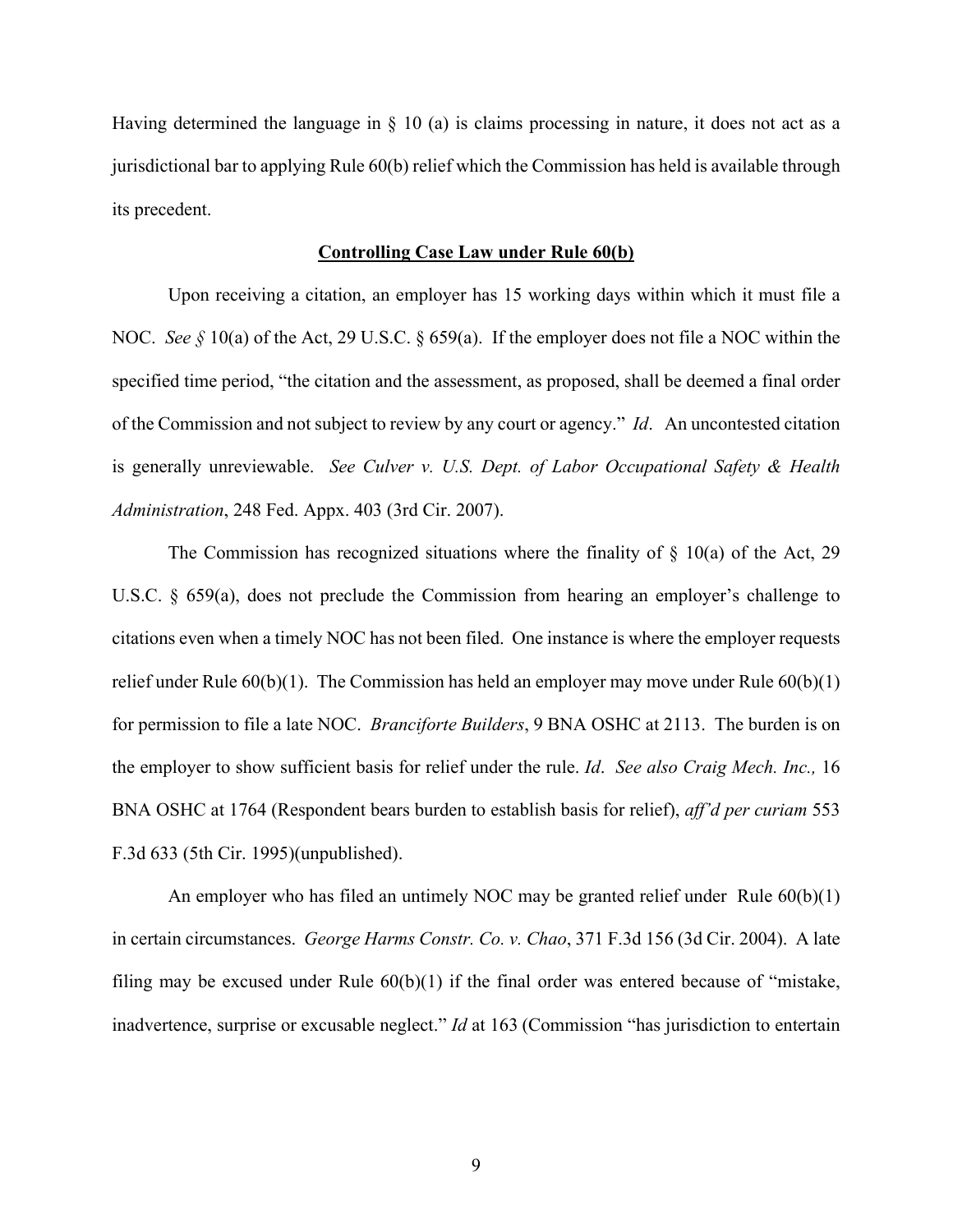a late notice of contest under" the excusable neglect standard of Rule 60(b)(1));[6](#page-9-0) *Branciforte Builders, Inc.*, 9 BNA OSHC at 2117.

 In addition, the Commission requires a party seeking relief under Rule 60(b)(1) to show it had a meritorious defense that might have affected the outcome. *Northwest Conduit*, 18 BNA OSHC 1948, 1949, 1951 (No. 97-851, 1999). *See Evergreen Envtl Serv*, 26 BNA OSHC 1982, 1985 (No. 16-1295, 2017). The Commission has found this requirement "satisfied with minimal allegations that the employer could prove a defense if given the opportunity." *Jackson Assocs. of Nassau*, 16 BNA OSHC 1261, 1267 (No. 91-0438, 1993). Before reaching the issue of whether Respondent has a meritorious defense to a citation, the record first must establish Respondent has a basis for relief from the Commission's final order under Rule 60(b)(1). *Id.* If the record does not establish a basis for relief from the Commission's final order for Respondent's untimely filing under Rule  $60(b)(1)$ , the issue of a meritorious defense need not be addressed.

 In determining whether Respondent's late NOC was due to "excusable neglect," the Commission follows the Supreme Court's test in *Pioneer Inv. Serv. Co. v. Brunswick Assoc. Ltd. Partnership*, 507 U.S. 380, 381 (1993). Under *Pioneer*, the Court must consider "the danger of prejudice to the [opposing party], the length of the delay and its potential impact on judicial proceedings, the reason for the delay, including whether it was within the reasonable control of the movant, and whether the movant acted in good faith." *Pioneer*, 507 U.S. at 395. *See Evergreen Envtl Serv*, 26 BNA OSHC at 1984.

<span id="page-9-0"></span><sup>6</sup> *But see Chao v. Russell P. Le Frois Builder Inc.,* 291 F.3d 219 (2d Cir. 2002) (concluding Commission may not exercise jurisdiction based on Rule 60(b)(1)).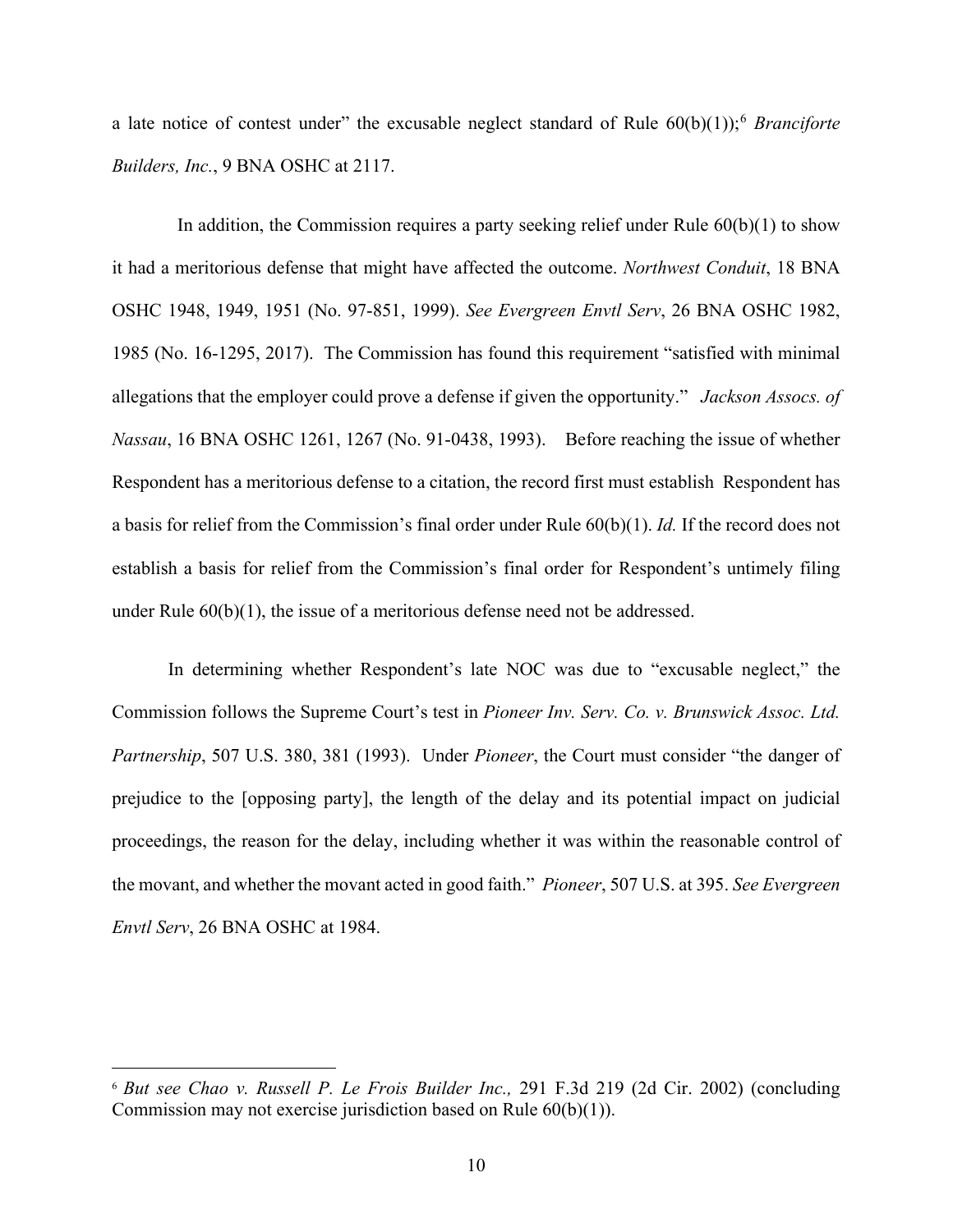The Supreme Court stated "inadvertence, ignorance of the rules, or mistakes construing the rules do not usually constitute 'excusable' neglect." *Pioneer*, 50[7](#page-10-0) U.S. at 392.<sup>7</sup> The Court found "excusable neglect" to be, in part, an "elastic concept" not restricted to "omissions caused by circumstances beyond the control of the movant." *Id.* Regarding relief sought pursuant to Rule 60(b)(1), the Court stated that "'excusable neglect' is understood to encompass situations in which the failure to comply with a filing deadline is attributable to negligence." *Id.* at 394

In *Pioneer*, "excusable neglect" is defined as an equitable determination of all relevant circumstances surrounding the party's omission, and the prejudice these circumstances presented to the opposing party. This definition has been applied to other federal procedural rules, including proceedings by the Commission. *See NW Conduit Corp.*, 18 BNA OSHC at 1950.

When evaluating claims of excusable neglect, many circuit courts focus on the third factor in the *Pioneer* equitable analysis, "the reason for the delay, including whether it was within the reasonable control of the movant." *Id.* at 395.

The four *Pioneer* factors do not carry equal weight; the excuse given for the late filing must have the greatest import. While prejudice, length of delay, and good faith might have more relevance in a closer case, the reason-for-delay factor will always be critical to the inquiry  $\dots$  [A]t the end of the day, the focus must be upon the nature of the neglect.

*Hospital del Maestro v. NLRB*, 263 F.3d 173, 175 (1st Cir. 2001) (per curiam) (quoting *Lowry v. McDonnell Douglas Corp*., 211 F.3d 457, 463 (8th Cir. 2000*)). See Cohen v. Bd. of Trs. of Univ. of D. C.,* 819 F.3d 476, 479-80 (D.C. Cir. 2016) (same); *Dimmitt v. Ockenfels*, 407 F.3d 21, 24-25

<span id="page-10-0"></span><sup>&</sup>lt;sup>7</sup> Commission decisions are in comport with Supreme Court decisions that state ignorance of procedural rules does not constitute "excusable neglect" and mere carelessness or negligence, even by a lay person, in failing to timely file a notice of contest does not justify relief under Rule 60(b)(1). *Acrom Constr. Serv. Inc.*, 15 BNA OSHC 1123, 1126 (No. 88-2291, 1991); *Keefe Earth Boring Co*., 14 BNA OSHC 2187, 2192 (No. 88-2521, 1991).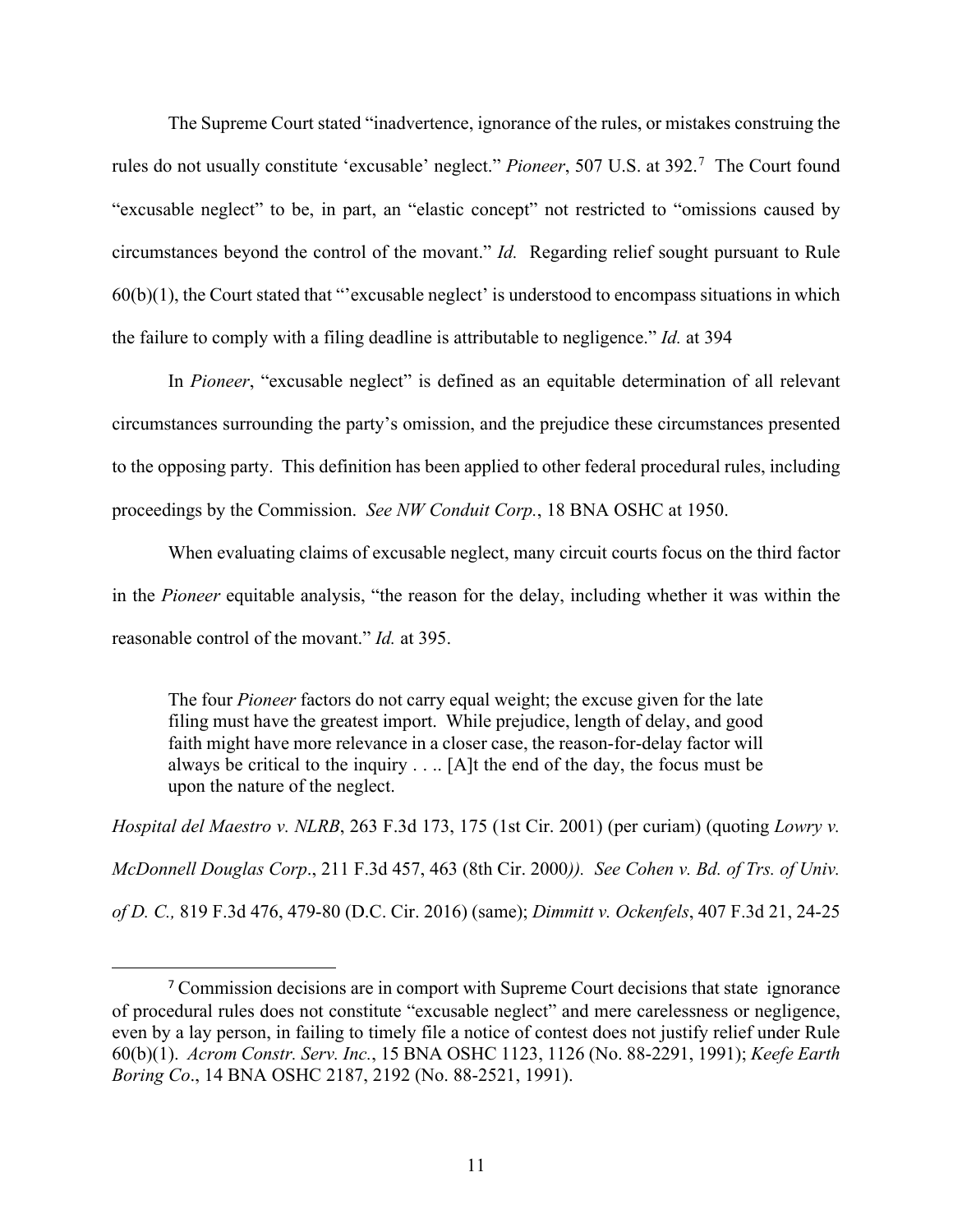(1st Cir, 2005) (same); *Silivanch v. Celebrity Cruises, Inc.,* 333 F.3d 355, 366, 366 n.7 (2d Cir. 2003) (same); *Graphic Communications Int'l Union v. Quebecor Printing Providence, Inc.*, 270 F.3d 1, 5-6 (1st Cir. 2001) (same); *David E. Harvey Builders, Inc. v. Sec'y of Labor*, 724 Fed. Appx. 7, 9 (D.C. Cir. 201[8](#page-11-0)) (same). <sup>8</sup>

Other circuit courts emphasize the *Pioneer* equitable analysis requires consideration of "all relevant circumstances" surrounding a party's request for relief due to excusable neglect. Therefore, the "control" factor must not be weighted too heavily at the expense of the other relevant *Pioneer* factors. *Avon Contractors, Inc. v. Sec'y of Labor*, 372 F.3d 171, 174 (3d Cir. 2004). *See Coleman Hammons Constr. Co. v. OSHRC*, 2019 WL 5782425, at \*3 (5th Cir. 2019) (same); *George Harms Constr.,* 371 F.3d at 164 (same).

The D.C. Circuit<sup>[9](#page-11-1)</sup> and the Commission agree as to the factors to be considered and the weight being given those factors. However, the Fifth Circuit, as noted above and to which this decision may be appealed, differs. The Court will follow the Fifth Circuit decision in *Coleman Hammons Constr. Co.*, which emphasize the *Pioneer* equitable analysis requires consideration of "all relevant circumstances" surrounding a party's request for relief due to excusable neglect.

It is also well settled the Commission requires an employer to exercise due diligence before it will find excusable neglect. *Keefe Earth Boring Company, Inc*., 14 BNA OSHC 2187, 2192 (No. 88-2521, 1991); *Craig Mechanical*, 16 BNA OSHC at 1763. The Commission has consistently held "[e]mployers must maintain orderly procedures for handling important documents," and

<span id="page-11-0"></span><sup>&</sup>lt;sup>8</sup> This matter could be appealed to either the D.C. Circuit or the Fifth Circuit. The Commission generally applies the law of the circuit where a case will likely be appealed. *Kerns Bros. Tree Serv*., 18 BNA OSHC 2064, 2067 (No. 96-1719, 2000).

<span id="page-11-1"></span><sup>9</sup> *See Cohen v. Bd. of Trs. of Univ. of D. C.,* 819 F.3d 476, 479-80 (D.C. Cir. 2016); *David E. Harvey Builders, Inc. v. Sec'y of Labor*, 724 Fed. Appx. 7, 9 (D.C. Cir. 2018).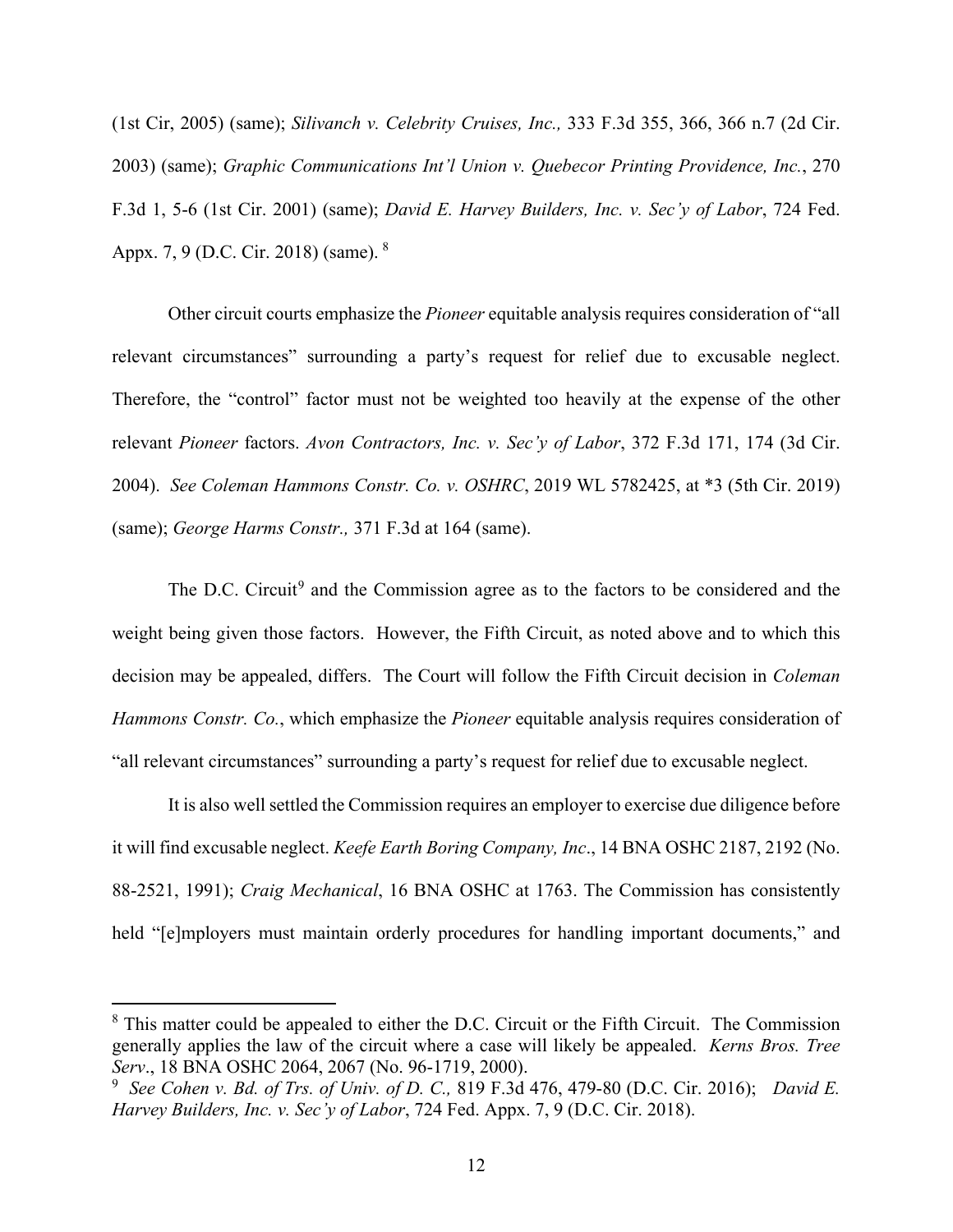when the lack of such procedures results in the untimely filing of a NOC, relief under Rule  $60(b)(1)$ is not warranted. *Villa Marina Yacht Harbor, Inc.*, 19 BNA OSHC 2185, 2187 (No. 01-0830, 2003) (company messenger mishandled mail); *A.W. Ross, Inc*., 19 BNA OSHC 1147, 1149 (No. 99-0945, 2000) (employer's president failed to carefully read and act upon information contained in citation); *Montgomery Security Doors & Ornamental Iron, Inc.,* 18 BNA OSHC 2145, 2148 (No. 97-1906, 2000) (record showed a breakdown of business procedures such that relief was not warranted even assuming employee sabotage); *Louisiana-Pacific Corp*., 13 BNA OSHC 2020, 2021 (No. 86-1266, 1989) (notice of contest was overlooked due to personnel change in operations manager position).

Further, a late filing may be excused under Rule 60(b)(6), for any other reason that justifies relief, such as when "absence, illness, or a similar disability prevent[s] a party from acting to protect its interests." *Branciforte Builders*, 9 BNA OSHC at 2116-17. It is the moving party's burden to show that it is entitled to Rule 60(b)(6) relief. *See Burrows Paper Corp.,* 23 BNA OSHC 1131, 1132 (No. 09-1559, 2010); *NYNEX*, 18 BNA OSHC 1967, 1970 (No. 95-1671, 1999). A party seeking relief under Rule 60(b)(6) "must show 'extraordinary circumstances' suggesting that the party is faultless in the delay." Where a party is partly to blame for the delayed filing, relief from the final order must be sought under Rule 60(b)(1) and the party's neglect must be excusable. *See Pioneer Invest. Servs. Co. v. Brunswick Assocs. Ltd. P'ship*, 507 U.S. at 393.

#### **Analysis and Findings of Fact**

Respondent seeks relief from the operation of  $\S$  10(a) of the Act, which states:

If, within fifteen working days from the receipt of the notice issued by the Secretary the employer fails to notify the Secretary that he intends to contest the citation or proposed assessment of penalty . . . the citation and the assessment, as proposed, shall be deemed a final order of the Commission and not subject to review by any court or agency.

29 U.S.C. § 659(a).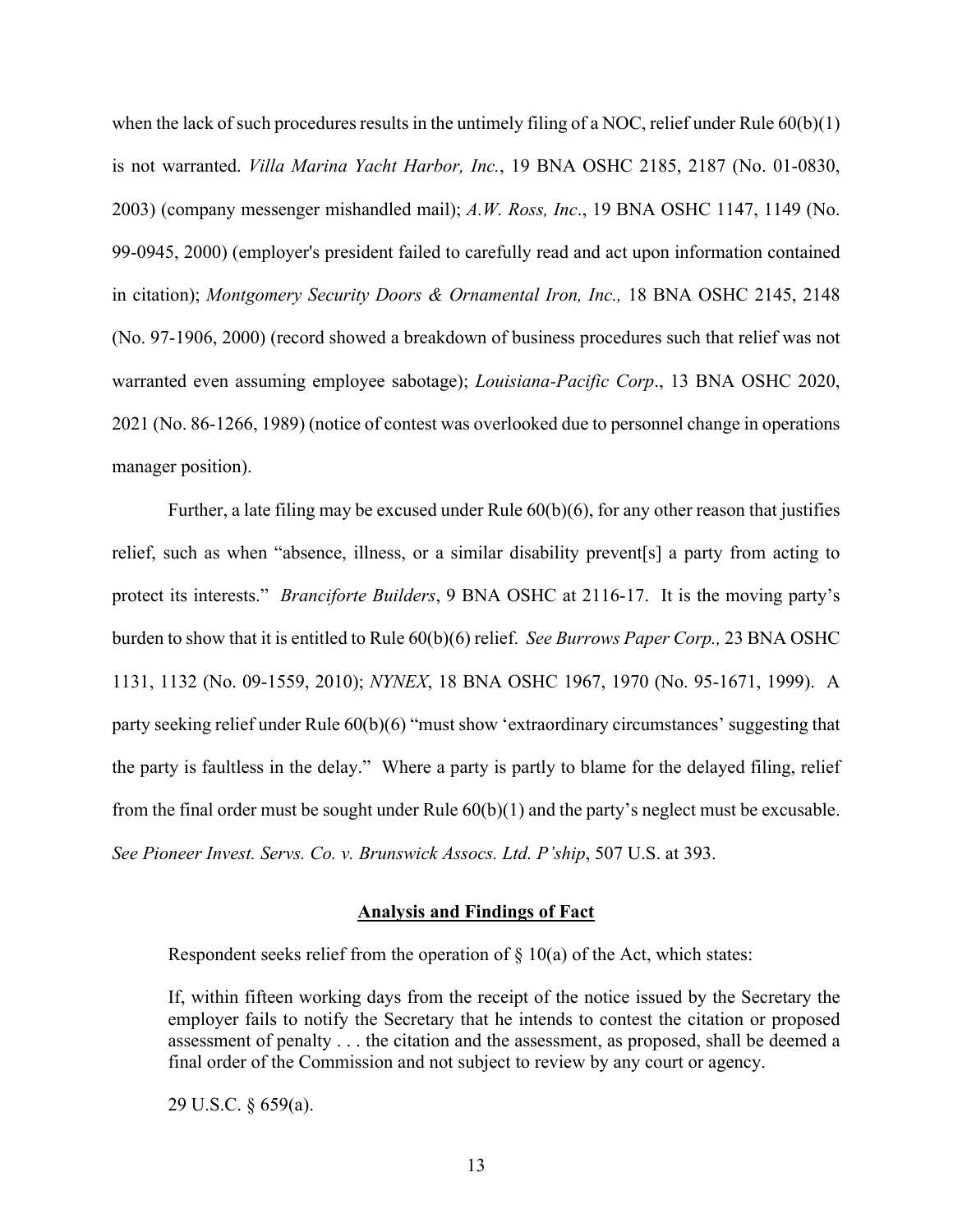Respondent argues it is not necessary to go through a Rule  $60(b)(1)$  or  $(b)(6)$  analysis even though it asks for relief under those provisions. Respondent argues since Respondent was not properly served with the Citation under  $\S$  659 of the Act, the fifteen working day period for contesting the Citation has not run. Respondent states "… as a threshold matter, the Citations were not served on Respondent in compliance with 29 U.S.C. § 659(a) (*hereinafter,* §659(a)). The 15 day timeframe set forth in § 659(a) does not begin until an employer receives notice of the Citation. In its Motion, Respondent provided uncontroverted evidence that it did not receive Notice of the Citation until October 18, 2019, after which its Notice of Contest was filed within 15-days. Respondent's Notice of Contest was timely filed, and ergo, the Citation was improperly deemed a "final order of the Commission" by the Secretary of Labor … , making Rule 60(b) unnecessary." *See* Brief in Support of Respondent's Motion for Relief from a Final Order, p. 3.

The Court disagrees with Respondent's position. Respondent appears to be putting the cart before the horse. Respondent has not cited any caselaw to support this position. Likewise, the Court did not locate any case which adopted Respondent's position.

The Citation in this case is a final order. The accepted method for seeking relief from a final order is to request relief under Rule 60(b). Respondent evidentially agreed this is the accepted approach because that is what it did in filing its Motion. When it filed its Motion, Respondent undertakes the responsibility to establish it is entitled to relief under Rule 60(b) and has a meritorious defense. No Commission case has permitted an employer to file for Rule 60(b) relief and then permit what Respondent advocates here – ignore the *Pioneer* factors and go directly to the meritorious defense. If Respondent's position would be permitted, then in the future employers would need to simply file a motion for relief from a final order due to lack of service under section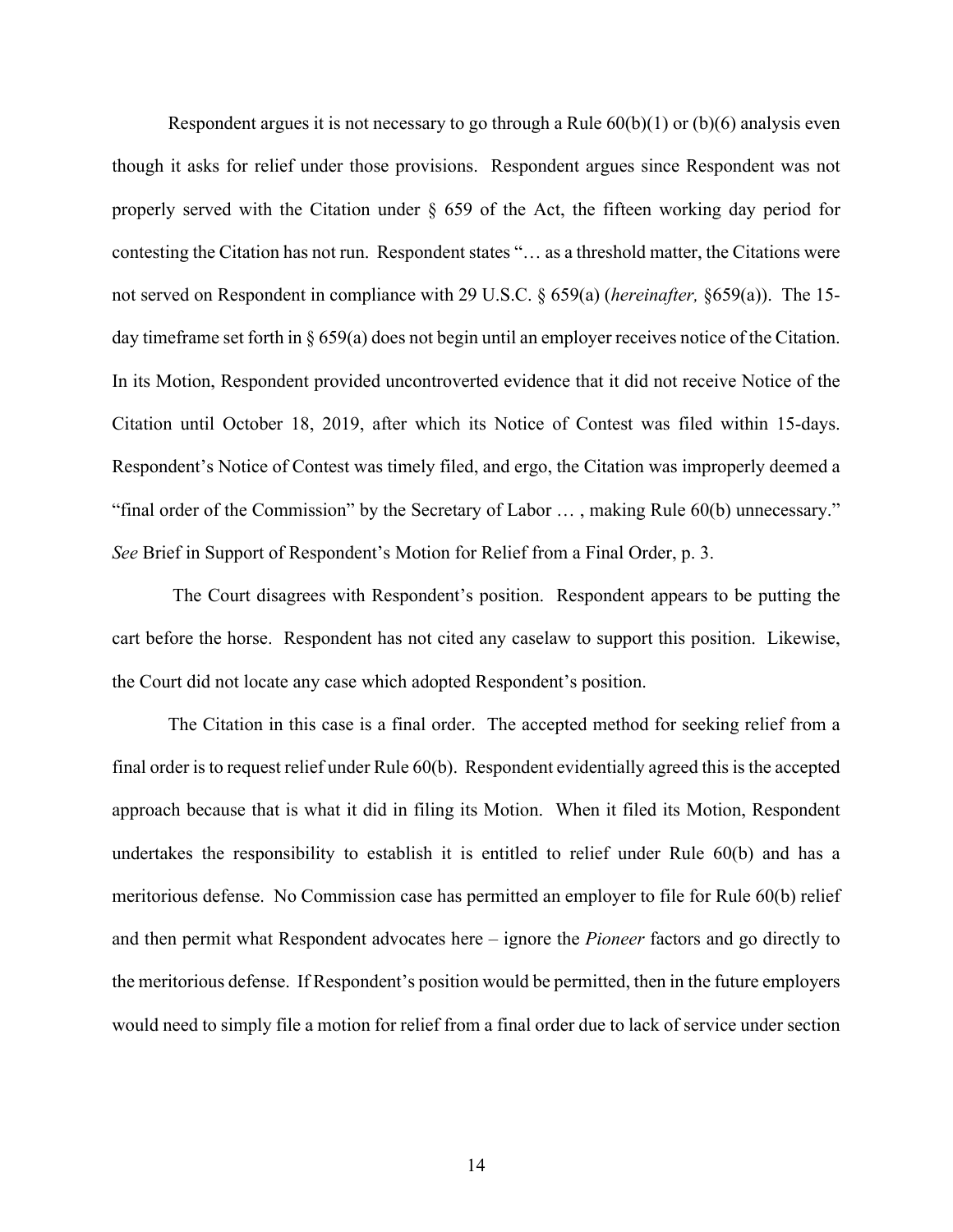$10(a)$  of the Act.<sup>10</sup> The Commission has never permitted an employer to circumvent the Rule  $60(b)$ requirements by permitting a direct filing of a motion on its meritorious defense.

While this Court has jurisdiction over this case, at this stage in the proceeding, that jurisdiction is limited to a very narrow issue. That issue is whether relief can be granted to Respondent under Rule 60(b)(1) and (6) for its late NOC and whether it has a meritorious defense. The Court does find Respondent has established the existence of a meritorious defense. *See B. J. Hughes Inc.*, 7 OSHC BNA 1471 (No. 76-2165, 1979).

Respondent is essentially raising an affirmative defense that the Court lacks personal jurisdiction over Respondent since it alleges it was not properly served with the Citation in accordance with the Act. *See* Fed. R. Civ. P. 12(b)(2) (lack of personal jurisdiction is an affirmative defense). While an affirmative defense may constitute a meritorious defense, the Court does not have jurisdiction to hear such a defense on the merits until it has decided whether or not Respondent's case may move forward because relief from the final order in this case is warranted under Rule 60(b)(1) and (6). Therefore, the burden is on Respondent to first establish it is entitled to relief under Rule 60(1) and (6).

Respondent, at hearing, centered its entire case around the lack of service in accordance with the Act. It called no witnesses at the hearing to address the *Pioneer* factors. There is nothing

<span id="page-14-0"></span><sup>&</sup>lt;sup>10</sup> As noted above, the Federal Rules of Civil Procedure Rule  $12(b)(2)$  recognizes this as an affirmative defense. By so classifying it as an affirmative defense, Respondent must have proper standing to assert it. In Commission procedure, to assert the affirmative defense in a case where there is a final order, Respondent would need to request relief under Rule 60(b) and establish it is entitled to relief under the *Pioneer* factors. If the Court agrees and grants the relief requested, then Respondent would have standing to assert its affirmative defense that it was not properly served the Citation under  $\S$  10(a) of the Act.

To permit Respondent's approach to prevail, the Court would be abrogating long standing Commission caselaw which has defined the procedural process an employer must utilize to obtain relief from a final order. The Court declines Respondent's invitation to do that.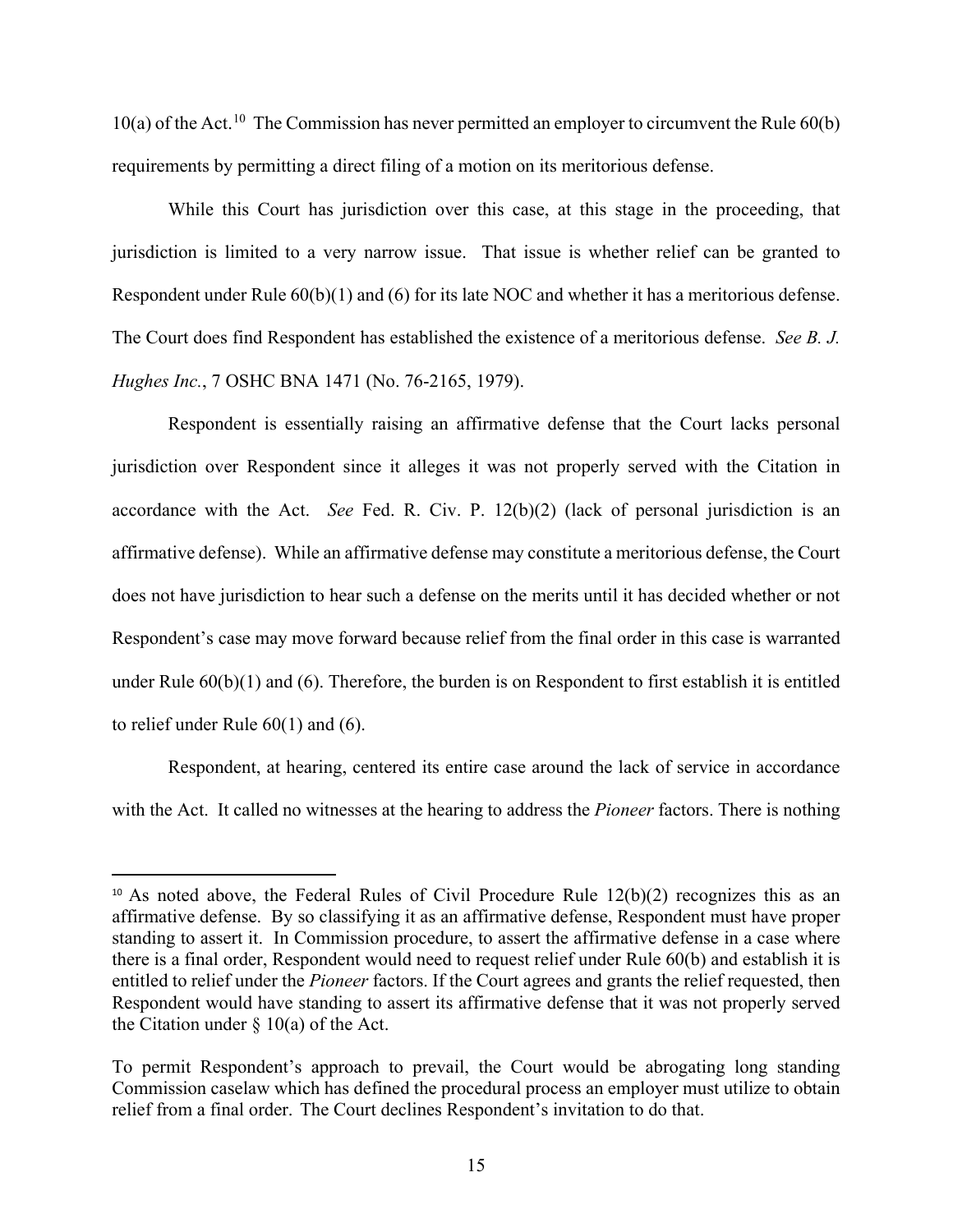in the record for the Court to assess the *Pioneer* factors so a decision could be made as to whether Respondent is entitled to relief under Rule  $60(b)(1)$  and  $(6)$ . Respondent has provided no excusable basis for its failure to file a timely NOC. Respondent has not met its burden. On the above bases the Motion is DENIED.

In addition, as noted above, Respondent's compliance with Commission Rule  $40(g)$  is questionable. Respondent filed its late NOC on November 5, 2019 but did not file its Motion seeking Rule  $60(b)(1)$  and  $(6)$  relief with the Commission until February 10, 2020. More than three months had lapsed. Such lapse questions whether Respondent was truly interested in protecting its interests or in facilitating further delay. Commission Rule  $40(g)$  states "Motions" shall be made as soon as the grounds for the motion are known." Respondent was informed by OSHA it needed to file its late NOC and request for relief with the Commission on November 6, 2019. Respondent had control of its own actions in not timely filing its Motion. The Court notes Commission Rule 40(g) uses the word "shall" which is nondiscretionary or nonpermissive - the word "shall" mandates an action be taken. *See Simplex Time Recorder Company*, 12 BNA OSHC 1591, n.3 (No, 82-12, 1985); *Arcadian Corp*., 20 BNA OSHC 2001 (No. 93-0628, 2004). The action required the Motion to be filed sometime in November 2019. Respondent was well positioned to file its Motion at the earliest stage of this litigation and consciously failed to do so. *See, Astra Pharmaceutical Products*, 10 BNA OSHC 1697 at 1700 citing *Noranda Aluminum, Inc.*, 593 F.2d. 811, 814 and n.5 (8th Cir. 1979), *Stephenson Enterprises, Inc.*, 578 F.2d 1021, 1026 (5th Cir. 1978). *See also Secretary of Labor v. Kit Carson Apartments LLC; Helten Enterprises, LLC. and Ronald Helten*, 20 BNA OSHC 1557 (O.S.H.R.C.A.L.J.), 2003 WL 22672215 (decided under the prior version Commission Rule 40 but which contains the exact same wording as the current version of Rule 40). In filing its Motion over 90 days from the date it knew of the action